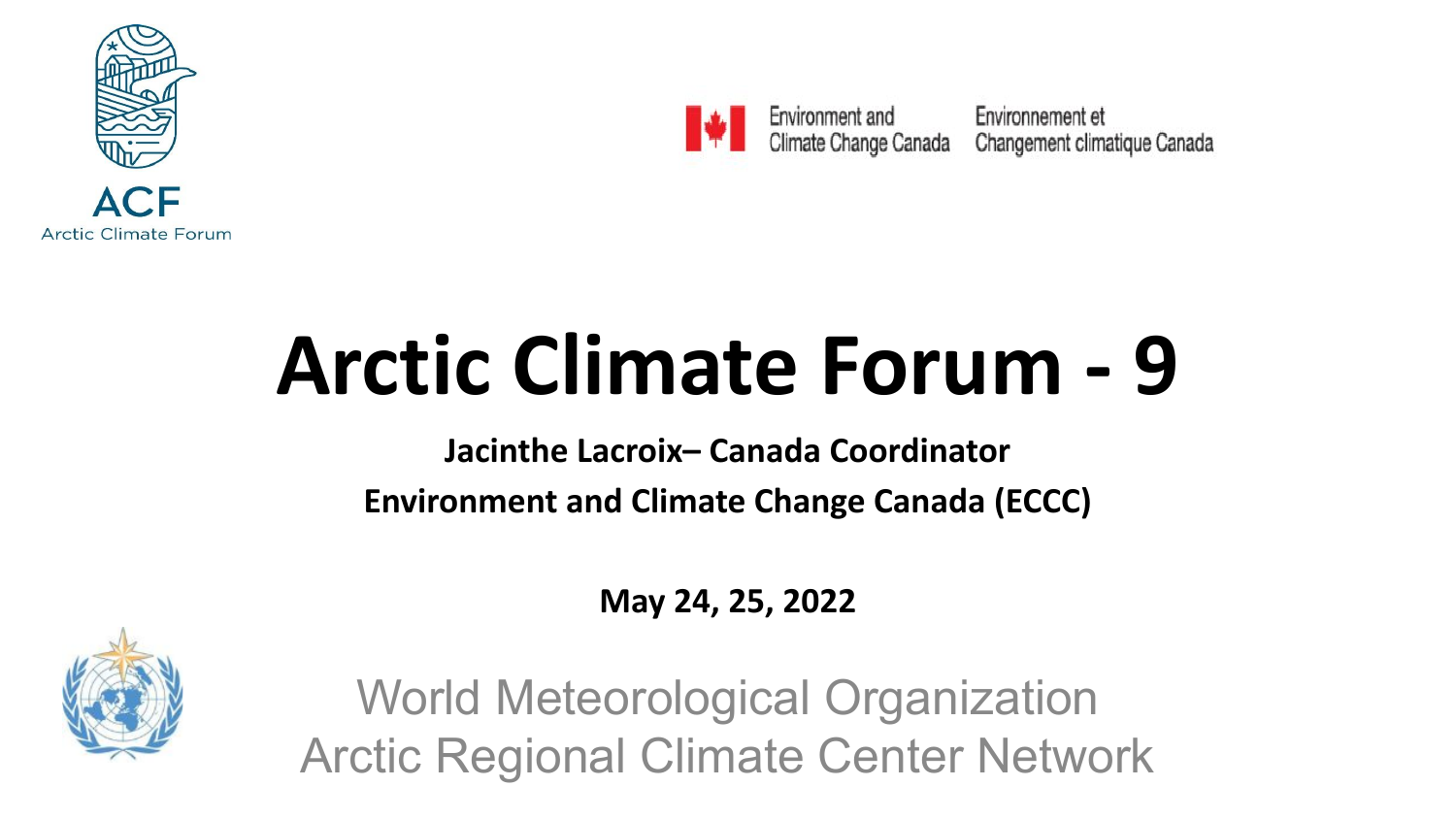



## **Where to find the Meeting materials**

- [Arctic Climate Forum Spring 2022 | Arctic Regional Climate Centre Network](https://arctic-rcc.org/acf-spring-2022) (arctic-rcc.org)
- Agenda
	- Day 1 presentations
	- Day 2 presentations
- After the meeting, the Consensus Statement will be posted at:

[Consensus statements | Arctic Regional Climate Centre Network \(arctic-rcc.org\)](https://arctic-rcc.org/consensus-statements)

• Video recordings for each day will be posted on the ACF-9 page when ready for viewing [Arctic Climate Forum Spring 2022 | Arctic Regional Climate Centre Network](https://arctic-rcc.org/acf-spring-2022) [\(arctic-rcc.org\)](https://arctic-rcc.org/acf-spring-2022)